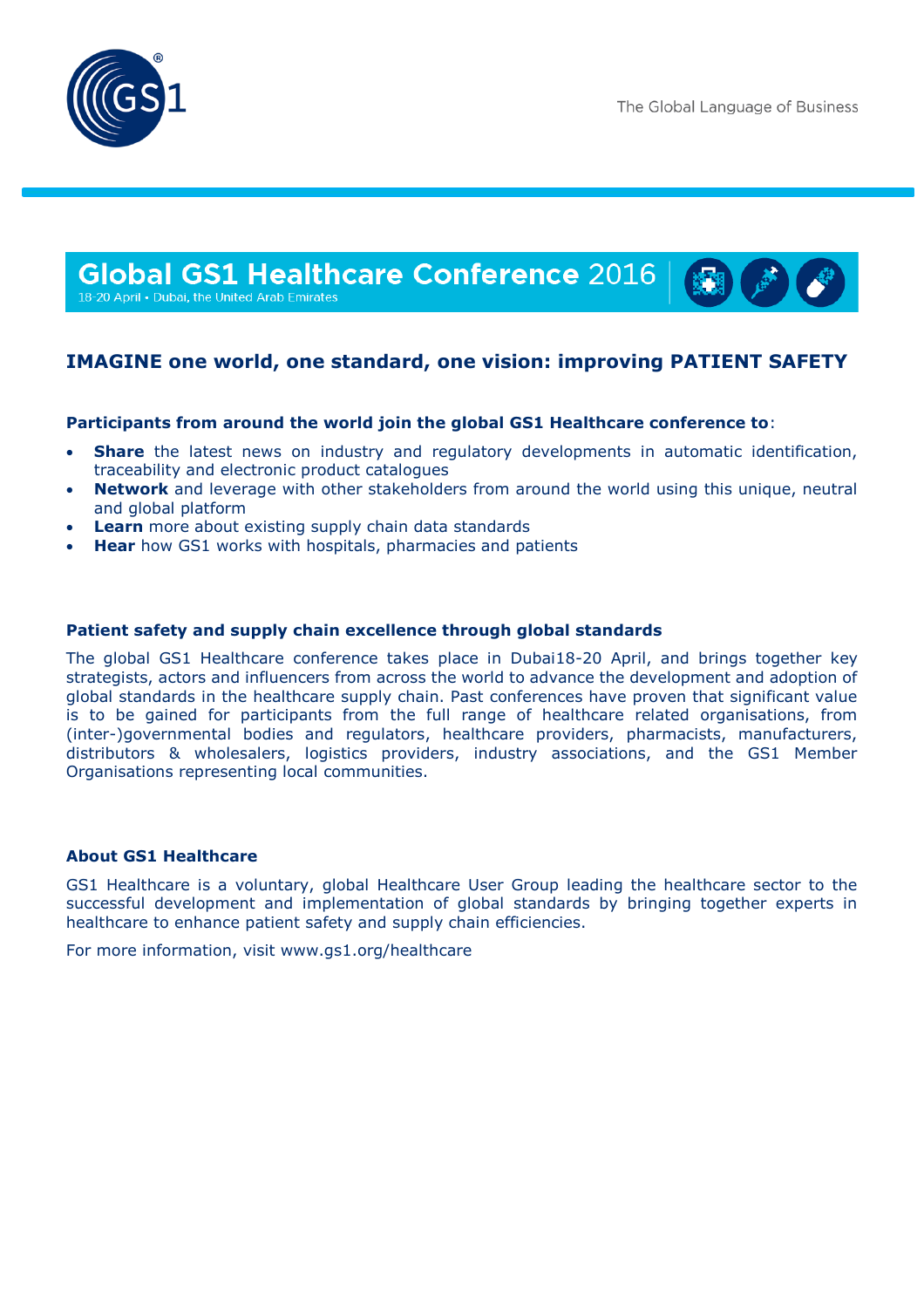# **The conference at a glance:**

| Monday 18 April                                                      | Tuesday 19 April                  | Wednesday 20 April                                                                  |
|----------------------------------------------------------------------|-----------------------------------|-------------------------------------------------------------------------------------|
| Opening<br>Plenary: Traceability from<br>manufacturer to patient     | Plenary: Supply Chain<br>Security | <b>Plenary: Unique Device</b><br>Identification (UDI), Track<br>& Trace initiatives |
| Networking lunch                                                     | <b>Networking lunch</b>           | Global standards -<br>worldwide                                                     |
| <b>Implementing GS1 standards</b><br>- traceability in hospitals and | Ask the experts: breakout         | Closing                                                                             |
| standards for<br>wholesalers/distributors                            | sessions                          | Site visit                                                                          |
| <b>Poster reception</b>                                              | Networking dinner                 |                                                                                     |

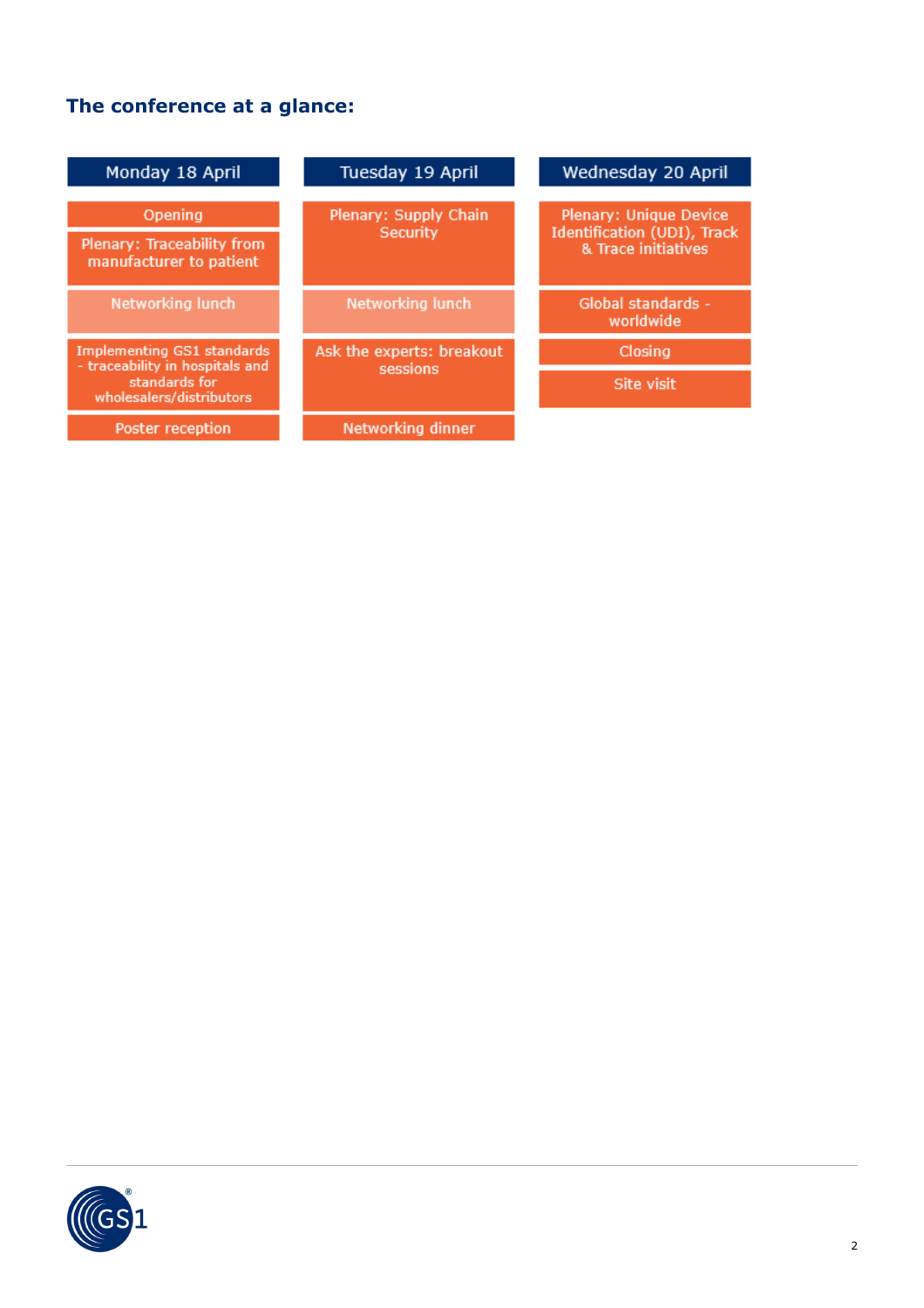| Day 1: Monday, 18 April |                                                                                                                                                                                                                             |
|-------------------------|-----------------------------------------------------------------------------------------------------------------------------------------------------------------------------------------------------------------------------|
| $7:30 - 9:45$           | <b>Registration and welcome coffee</b>                                                                                                                                                                                      |
| $8:00 - 9:30$           | A starter session on GS1 standards                                                                                                                                                                                          |
|                         | Introduction to global standards for Identify, Capture and Share                                                                                                                                                            |
| $9:45 - 13:00$          | <b>Opening Plenary Session:</b><br><b>Traceability from manufacturer to patient</b><br>Traceability is an ubiquitous requirement in Healthcare - to improve patient<br>safety through visibility in many business processes |
|                         |                                                                                                                                                                                                                             |
| $9:45 - 10:10$          | Opening remarks and welcome to the conference                                                                                                                                                                               |
|                         | Ulrike Kreysa, Vice-President Healthcare, GS1 Global Office<br>Miguel A. Lopera, President and CEO, GS1 Global Office<br>Rami Habbal, Head of Healthcare, GS1 UAE                                                           |
| $10:10 - 10:40$         | Keynote speaker: H.E. Dr Amin Hussain Al Amiri                                                                                                                                                                              |
|                         | <b>Pharmaceutical Regulatory continuum in UAE &amp; Global</b><br><b>Standards</b>                                                                                                                                          |
|                         | Assistant Undersecretary of Public Health Policy and Licensing Sector,<br>Ministry of Health & Prevention, United Arab Emirates                                                                                             |
| $10:40 - 11:05$         | Cross hospital collaboration to develop a GS1 standards<br>framework                                                                                                                                                        |
|                         | Ryan Mavin, Senior Project Manager, Shared Services, ICT, Chief Minister,<br>Treasury and Economic Development Directorate, ACT Government, Health<br>Directorate, Australia                                                |
| $11:05 - 11:35$         | <b>Coffee break</b>                                                                                                                                                                                                         |
| $11:35 - 12:00$         | GS1 standards improving clinical effectiveness and patient<br>safety                                                                                                                                                        |
|                         | Keith Jones, Clinical Director of Surgery, Derby Teaching Hospitals NHS Trust                                                                                                                                               |
| $12:00 - 12:25$         | <b>Implementation of GS1 barcode standards in a hospital</b><br>laboratory - a successful case study                                                                                                                        |
|                         | Dr. Ina Trapp, Global UDI Change Control Manager, Roche Diagnostics                                                                                                                                                         |
| $12:25 - 13:00$         | <b>Healthcare Provider Advisory Council (HPAC) awards:</b>                                                                                                                                                                  |
|                         | Presentation of winner of case study award                                                                                                                                                                                  |

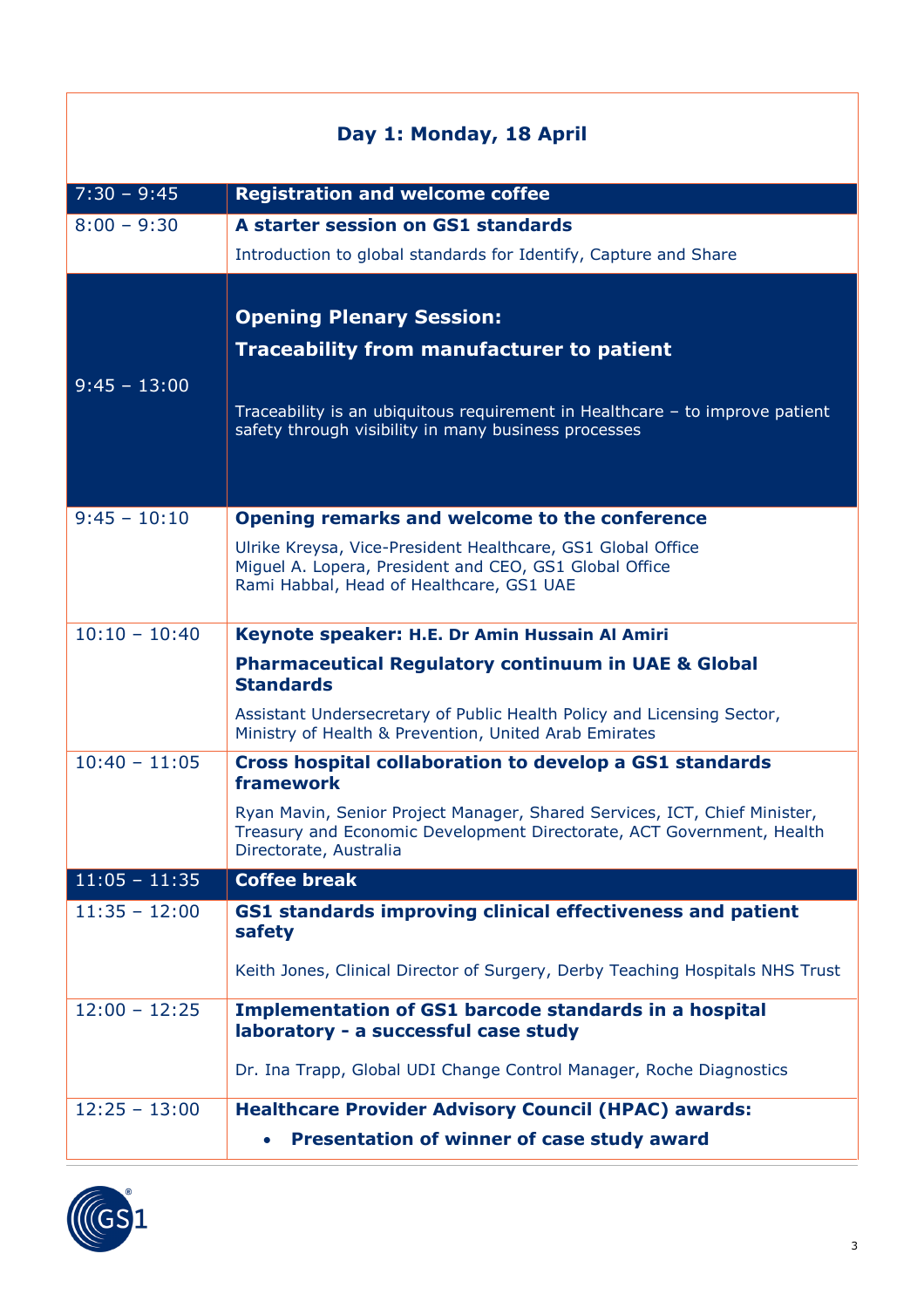|                 | Presentation of winner of recognition award<br>$\bullet$                                                                                                                                                                                                                                                                                                                        |
|-----------------|---------------------------------------------------------------------------------------------------------------------------------------------------------------------------------------------------------------------------------------------------------------------------------------------------------------------------------------------------------------------------------|
|                 |                                                                                                                                                                                                                                                                                                                                                                                 |
| $13:00 - 13:10$ | <b>Introduction charity</b>                                                                                                                                                                                                                                                                                                                                                     |
|                 | Non-Profit Al Jalila Foundation on the Forefront of Medical Research<br>Dr. Abdulkareem Al Olama, CEO, Al Jalila Foundation                                                                                                                                                                                                                                                     |
|                 | GS1 Healthcare supports a local charity with 5 US\$ for every received<br>feedback form                                                                                                                                                                                                                                                                                         |
| $13:10 - 14:10$ | <b>Networking lunch</b>                                                                                                                                                                                                                                                                                                                                                         |
|                 | <b>Implementation Reality Sessions - Round 1</b><br>(register for one of the three)<br>1. Traceability in the hospital $-$ in theatres, on wards, for<br>instruments, for home care<br>In this session providers who have implemented GS1 standards for traceability in<br>the care giving environment will share their experiences and advice: where to                        |
|                 | start, why, drivers, sponsorship and funding, the good, the bad and the ugly of<br>implementation realities.<br>Chair: Jean-Michel Descoutures, Chief of Pharmacy, Centre Hospitalier Victor                                                                                                                                                                                    |
|                 | Dupouy                                                                                                                                                                                                                                                                                                                                                                          |
|                 | Panellists: Feargal Mc Groarty, National Haemophilia System Project Manager, St.<br>James's Hospital, Ireland; Georges Nicolaos, Chief Pharmacist and President of the<br>Hospital Medicine Commission, Groupe Hospitalier de l'Est Francilien, Hospital of<br>Coulommiers; Pascal Bonnabry, Chief Pharmacist, University Hospitals Geneva                                      |
|                 | 2. Global standards for wholesalers/distributors -                                                                                                                                                                                                                                                                                                                              |
| 14:10-15:40     | <b>implementation and benefits</b><br>During this session two wholesalers and a logistic provider who have implemented<br>GS1 standards will share their implementation stories. Topics covered include the<br>business case for implementation, where to start, driving change in a<br>wholesale/distribution business as well as learnings and recommendations for<br>others. |
|                 | Chair: Scott Mooney, Vice President, Distribution Operations, Supply Chain<br>Assurance, McKesson                                                                                                                                                                                                                                                                               |
|                 | Panellists: Jeff Denton, Senior Director, Global Secure Supply Chain<br>AmerisourceBergen; Mike Meakin, Vice President, Global Quality Regulatory &<br>Compliance, Life Sciences & Healthcare, DHL Supply Chain                                                                                                                                                                 |
|                 | <b>3. Public Policy: Medical Devices</b><br>Regulatory requirements and initiatives from around the world related to medical<br>devices - normally a closed group; it is only open for this session.                                                                                                                                                                            |
|                 | Moderator: Ulrike Kreysa, Vice-President Healthcare, GS1 Global Office                                                                                                                                                                                                                                                                                                          |
| 15:40-16:00     | <b>Coffee break</b>                                                                                                                                                                                                                                                                                                                                                             |
|                 | <b>Implementation Reality Sessions - Round 2</b>                                                                                                                                                                                                                                                                                                                                |
| 16:00-17:30     | (repeat of 1. and 2. register for one of the three)                                                                                                                                                                                                                                                                                                                             |

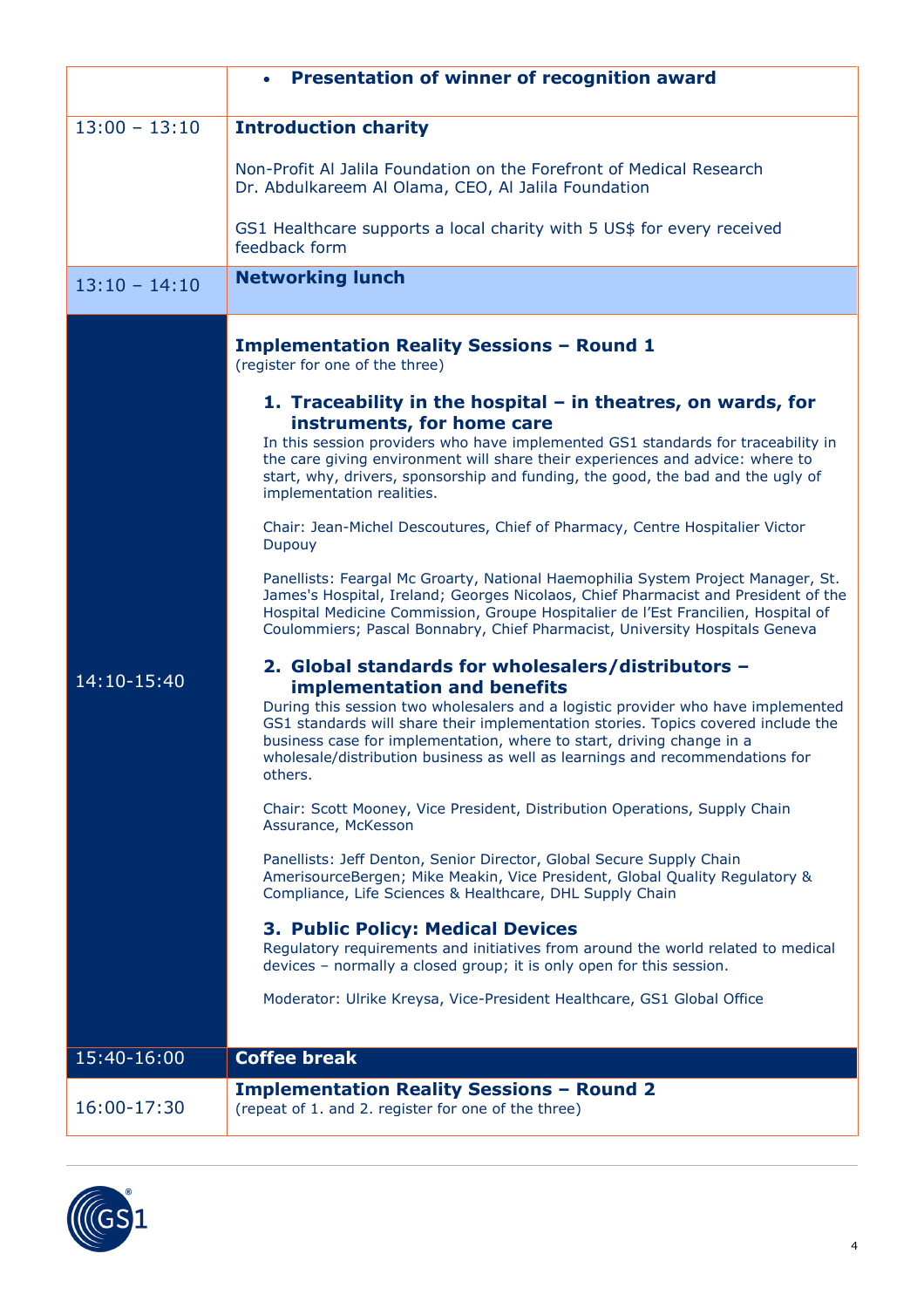|             | 1. Traceability in the hospital $-$ in theatres, onwards, for<br>instruments, for home care<br>Chair: Jean-Michel Descoutures, Chief of Pharmacy, Centre Hospitalier Victor<br>Dupouy, Centre Hospitalier Victor Dupouy<br>Panellists: Feargal Mc Groarty, National Haemophilia System Project Manager, St.<br>James's Hospital, Ireland; Georges Nicolaos, Chief Pharmacist and President of the |
|-------------|---------------------------------------------------------------------------------------------------------------------------------------------------------------------------------------------------------------------------------------------------------------------------------------------------------------------------------------------------------------------------------------------------|
|             | Hospital Medicine Commission, Groupe Hospitalier de l'Est Francilien, Hospital of<br>Coulommiers; Pascal Bonnabry, Chief Pharmacist, University Hospitals Geneva                                                                                                                                                                                                                                  |
|             | 2. Global standards for wholesalers/distributors -                                                                                                                                                                                                                                                                                                                                                |
|             | implementation and benefits<br>Chair: Scott Mooney, Vice President, Distribution Operations, Supply Chain<br>Assurance, McKesson                                                                                                                                                                                                                                                                  |
|             | Panellists: Jeff Denton, Senior Director, Global Secure Supply Chain<br>AmerisourceBergen; Mike Meakin, Vice President, Global Quality Regulatory &<br>Compliance, Life Sciences & Healthcare, DHL Supply Chain                                                                                                                                                                                   |
|             | 3. Public Policy work group - Pharmaceuticals & Vaccines<br>Regulatory requirements and initiatives from around the world related to<br>pharmaceuticals and vaccines - normally a closed group; it is only open for this<br>session.                                                                                                                                                              |
|             | Moderator: Peggy Staver, Director Product Integrity, Pfizer and Ulrike Kreysa,<br>Vice-President Healthcare, GS1 Global Office                                                                                                                                                                                                                                                                    |
|             | <b>Poster reception</b>                                                                                                                                                                                                                                                                                                                                                                           |
| 17:30-18:30 | Discover the latest GS1 Healthcare implementations and initiatives developed by GS1<br>member organisations over a nice tea or juice and typical sweets - vote for the best<br>poster                                                                                                                                                                                                             |
| 17:30-19:00 | <b>International Government Healthcare Supply Chain Think Tank</b><br>(Invitation only)                                                                                                                                                                                                                                                                                                           |
|             | Open to international government healthcare organisations - discussions will be held<br>under the Chatham House Rule                                                                                                                                                                                                                                                                              |

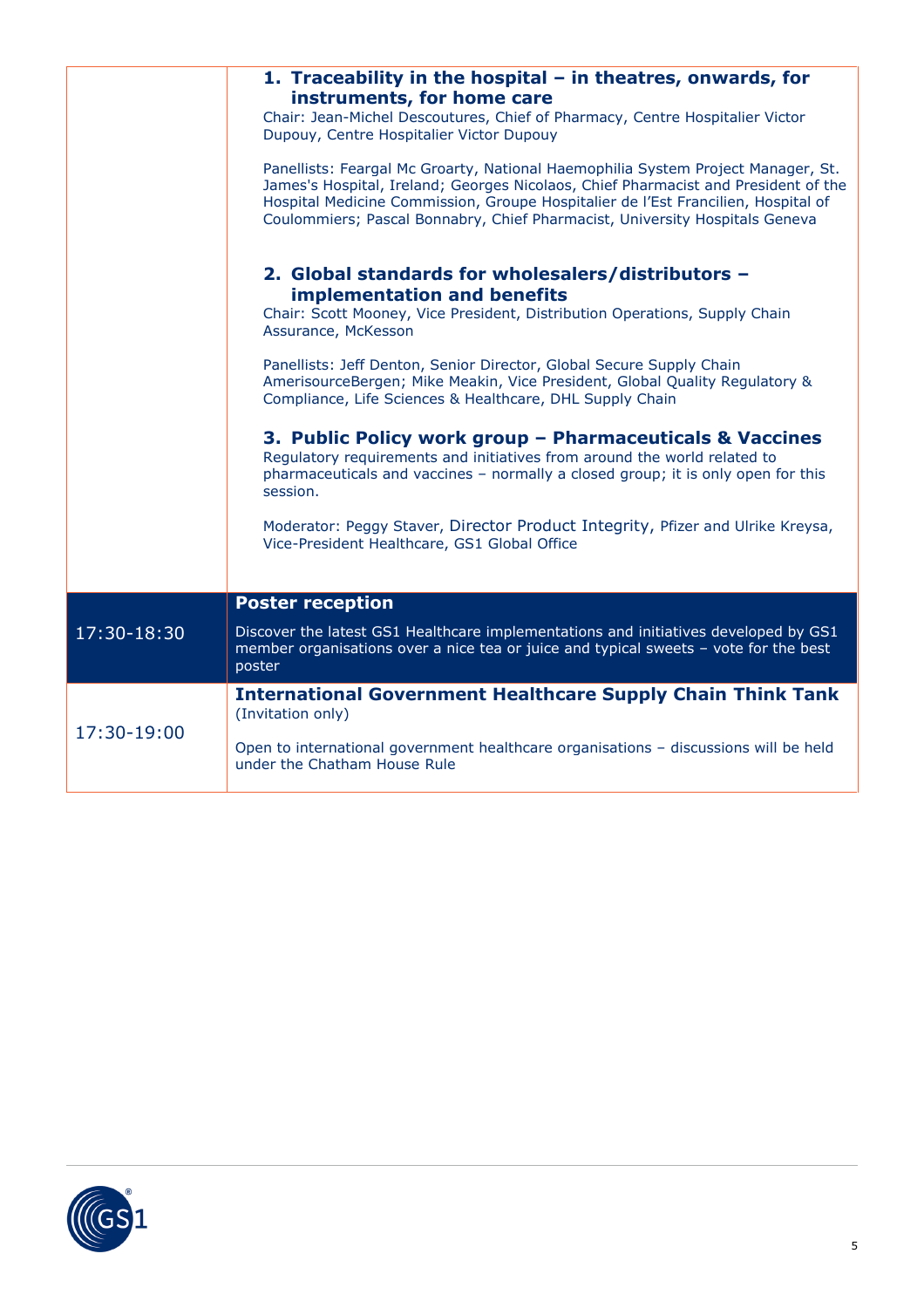| Day 2: Tuesday, 19 April |                                                                                                                                                                                                                                                          |
|--------------------------|----------------------------------------------------------------------------------------------------------------------------------------------------------------------------------------------------------------------------------------------------------|
| $8:30 - 9:00$            | <b>Welcome coffee</b>                                                                                                                                                                                                                                    |
|                          | <b>Plenary session - Supply Chain Security</b>                                                                                                                                                                                                           |
| $9:00 - 13:00$           | Traceability is today a focus of many regulatory bodies, and worldwide<br>regulations and activities are evolving. This session discusses traceability<br>and authentication, counterfeiting and the need to get the original<br>product to the patient. |
|                          | Saudi Food and Drug Authority track and trace: why, when, and<br>how                                                                                                                                                                                     |
| $9:00 - 9:25$            | Abdullah F. Al-Meshal, Director of Business Support Department, Saudi Food and<br>Drug Authority, Drug Sector                                                                                                                                            |
|                          | GS1 DataMatrix instructions on secondary packaging in Jordan                                                                                                                                                                                             |
| $9:25 - 9:50$            | Dr. Amal Abu Alrob, Pharmacist, Pricing Department, Jordan Food and Drug<br>Administration                                                                                                                                                               |
|                          | The traceability roadmap in Egypt                                                                                                                                                                                                                        |
| $9:50 - 10:15$           | Dr. Makram Atef Makram, Associate Minister, Ministry of Health and Population,<br>Egypt                                                                                                                                                                  |
| $10:15 - 10:40$          | Stronger together: How safety of patients benefits from close<br>alignment of authorities and manufacturers                                                                                                                                              |
|                          | Rene Trotha, MSC Country Coordinator Middle East, Bayer Technology Services<br>GmbH                                                                                                                                                                      |
| $10:40 - 11:10$          | <b>U.S. Drug Supply Chain Security Act (DSCSA) update</b><br>Peggy Staver, Director Product Integrity, Pfizer                                                                                                                                            |
| $11:10 - 11:40$          | <b>Coffee break</b>                                                                                                                                                                                                                                      |
| $11:40 - 12:05$          | EU Falsified Medicines Directive - EU Commission, DG Health and<br><b>Food Safety</b>                                                                                                                                                                    |
|                          | Patrizia Tosetti, Policy Officer, European Commission, DG Health and Food<br>Safety, Medical Products - Quality, Safety and Innovation                                                                                                                   |
| $12:05 - 12:30$          | The European stakeholder model with end-to-end authentication<br>of medicines to prevent counterfeiting                                                                                                                                                  |
|                          | Michael P. Rose, Vice President, Supply Chain Visibility, Johnson & Johnson                                                                                                                                                                              |



I

1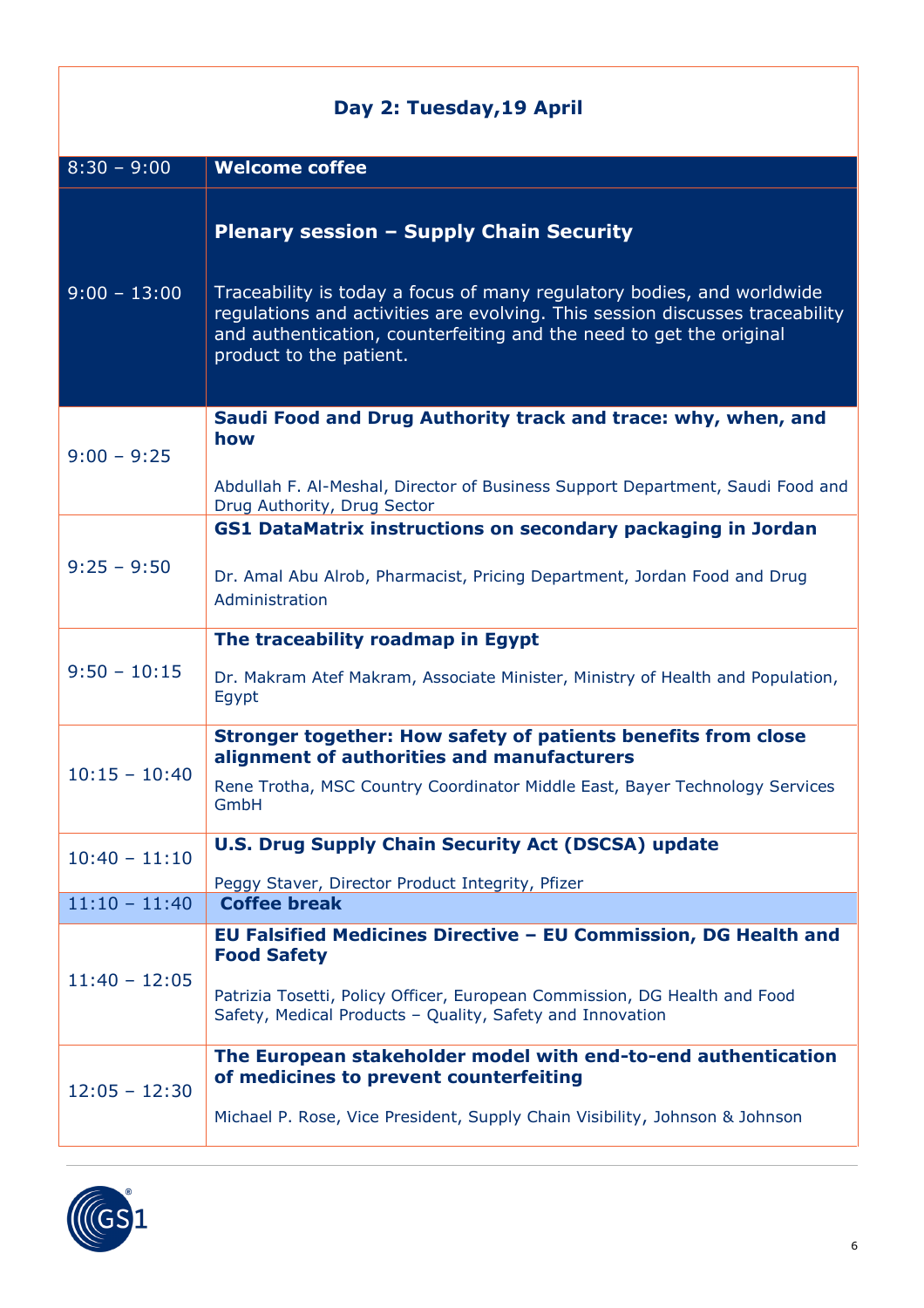| $12:30 - 12:55$ | One barcode for traceability and product information                                                                                                              |
|-----------------|-------------------------------------------------------------------------------------------------------------------------------------------------------------------|
|                 | Waleed Sabet, Head of Marketing, Globalpharma-Sanofi, UAE                                                                                                         |
| $12:55 - 13:00$ | <b>Introduction to afternoon sessions</b>                                                                                                                         |
| $13:00 - 14:00$ | <b>Networking lunch</b>                                                                                                                                           |
|                 |                                                                                                                                                                   |
| $14:00 - 15:30$ | Ask the experts (half an hour each - three in parallel - three<br>rounds)                                                                                         |
|                 | <b>Topics:</b>                                                                                                                                                    |
|                 | 1. Serialisation - Peggy Staver, Director Product Integrity,<br><b>Pfizer</b>                                                                                     |
|                 | 2. Tactical steps for hospital implementations - Justin Bitter,<br><b>Manager OR and serialisation departments, Bernhoven</b><br><b>Hospital, The Netherlands</b> |
|                 | 3. EDI - Tania Snioch, Director Healthcare, GS1 Global Office                                                                                                     |
|                 | 4. GS1 DataMatrix - Chuck Biss, Senior Director, AIDC<br><b>Healthcare, GS1 Global Office</b>                                                                     |
|                 | 5. Master data management - Pete Alvarez, Senior Director<br>Master data management, GS1 Global Office                                                            |
|                 | 6. Patient and caregiver identification - Christian Hay, Senior<br><b>Consultant, GS1 Global Office</b>                                                           |
|                 | 7. How to start implementing traceability in a country - Grant<br><b>Courtney, Packaging Lead Manager, GSK</b>                                                    |
|                 | 8. Master data management - Pete Alvarez, Senior Director<br>Master data management, GS1 Global Office                                                            |
|                 | 9. Serialisation - Peggy Staver, Director Product Integrity,<br><b>Pfizer</b>                                                                                     |
| $16:00 - 22:30$ | <b>Networking event</b>                                                                                                                                           |

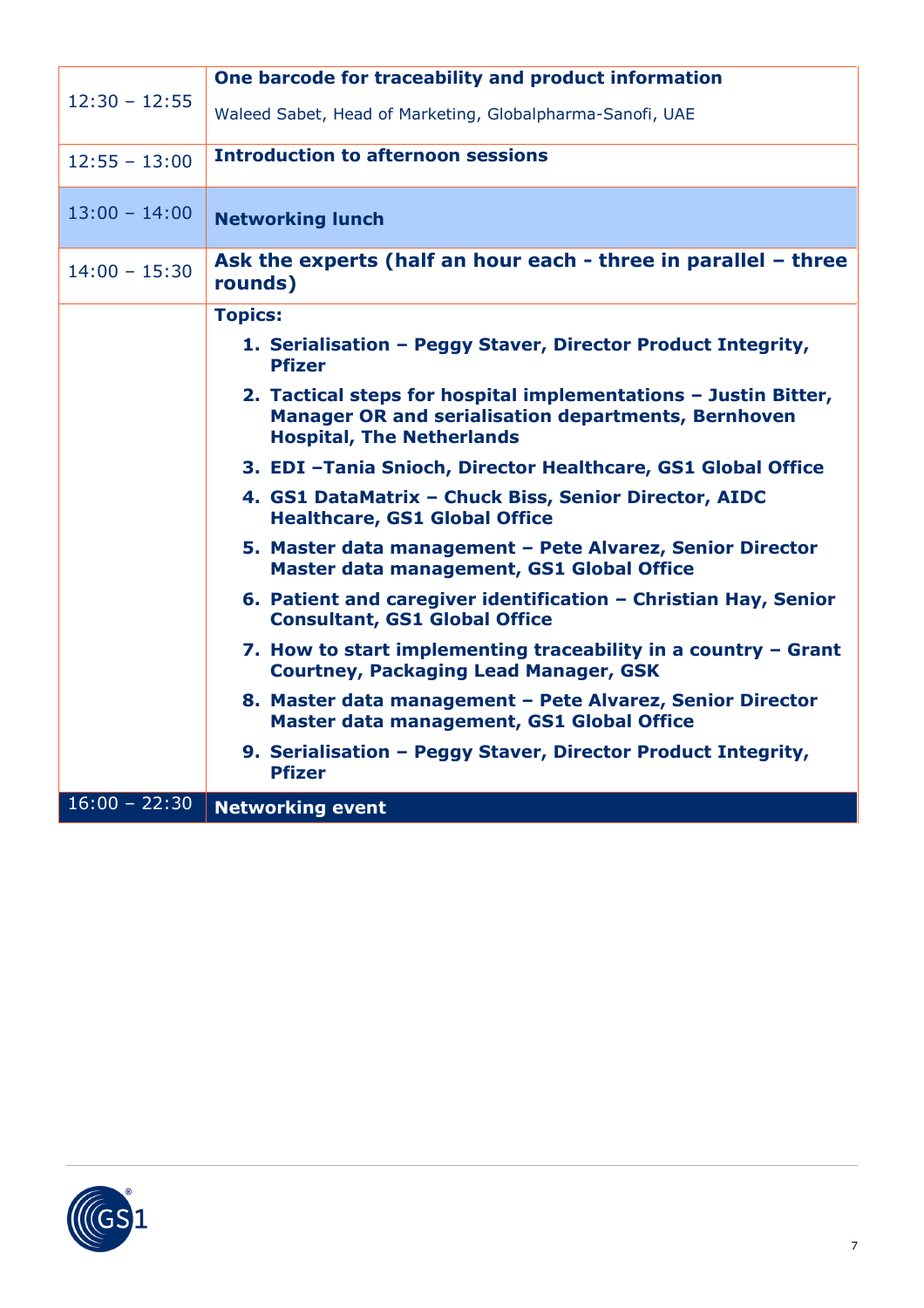| Day 3: Wednesday, 20 April |                                                                                                                                                                                                                                                                                      |
|----------------------------|--------------------------------------------------------------------------------------------------------------------------------------------------------------------------------------------------------------------------------------------------------------------------------------|
| $8:30 - 9:00$              | <b>Welcome coffee</b>                                                                                                                                                                                                                                                                |
|                            | Plenary session- Unique Device Identification (UDI) and<br>regulatory Track & Trace initiatives for Medical Devices                                                                                                                                                                  |
| $9:00 - 11:05$             | UDI aims to establish a single device identification system that is<br>consistent, unambiguous and globally standardised. The session<br>provides an overview of the status on UDI across the world and informs<br>on other initiatives regarding track & trace for medical devices. |
|                            | <b>Saudi UDI expectations and barcode requirements</b>                                                                                                                                                                                                                               |
| $9:00 - 9:30$              | Dr. Nazeeh S. Alothmany, Vice Executive President, Saudi Food & Drug<br>Authority;<br>Meshal A. Al-Amri, Executive Director, Premarket Approval & Scientific<br>Evaluation Management, Saudi Food & Drug Authority                                                                   |
|                            |                                                                                                                                                                                                                                                                                      |
| $9:30 - 10:05$             | UDI and traceability $-$ developing regulations                                                                                                                                                                                                                                      |
|                            | Duygu Şahin, Regulatory Affairs Specialist, ARTED, Turkey                                                                                                                                                                                                                            |
|                            | UDI - experiences of implementation of the U.S. FDA UDI rule                                                                                                                                                                                                                         |
| $10:05 - 10:35$            | Andrea Mitchell, Regulatory Affairs Lead, Medtronic                                                                                                                                                                                                                                  |
|                            | <b>GDSN implementation, UDI Databases and product data for</b><br>hospitals                                                                                                                                                                                                          |
| $10:35 - 11:05$            | MJ Wylie, Global GDSN Deployment, Johnson & Johnson; Nick Manzo, Global<br>Senior Director of Industry Development, 1WorldSync                                                                                                                                                       |
| $11:05 - 11:35$            | <b>Coffee break</b>                                                                                                                                                                                                                                                                  |
| $11:35 - 13:10$            | Global standards - worldwide                                                                                                                                                                                                                                                         |
|                            | <b>Launch Healthcare EDI implementation kit</b>                                                                                                                                                                                                                                      |
| 11:35-11:40                | Holger Clobes, Head of Global eCommerce and Auto ID, B. Braun Group; Hans<br>Lunenborg, Sector Manager Healthcare, GS1 Netherlands                                                                                                                                                   |
| $11:40 - 12:05$            | <b>Benefits of Quality Data and GS1 EDI for Healthcare</b>                                                                                                                                                                                                                           |
|                            | Andrew Potter, Group Inventory Manager, Ramsay Health Care, Australia                                                                                                                                                                                                                |
| $12:05 - 12:30$            | <b>Tanzania and Barcodes: quenching a thirst for data</b><br>Brian Taliesin, Systems Analyst, Digital Health Solutions, PATH                                                                                                                                                         |